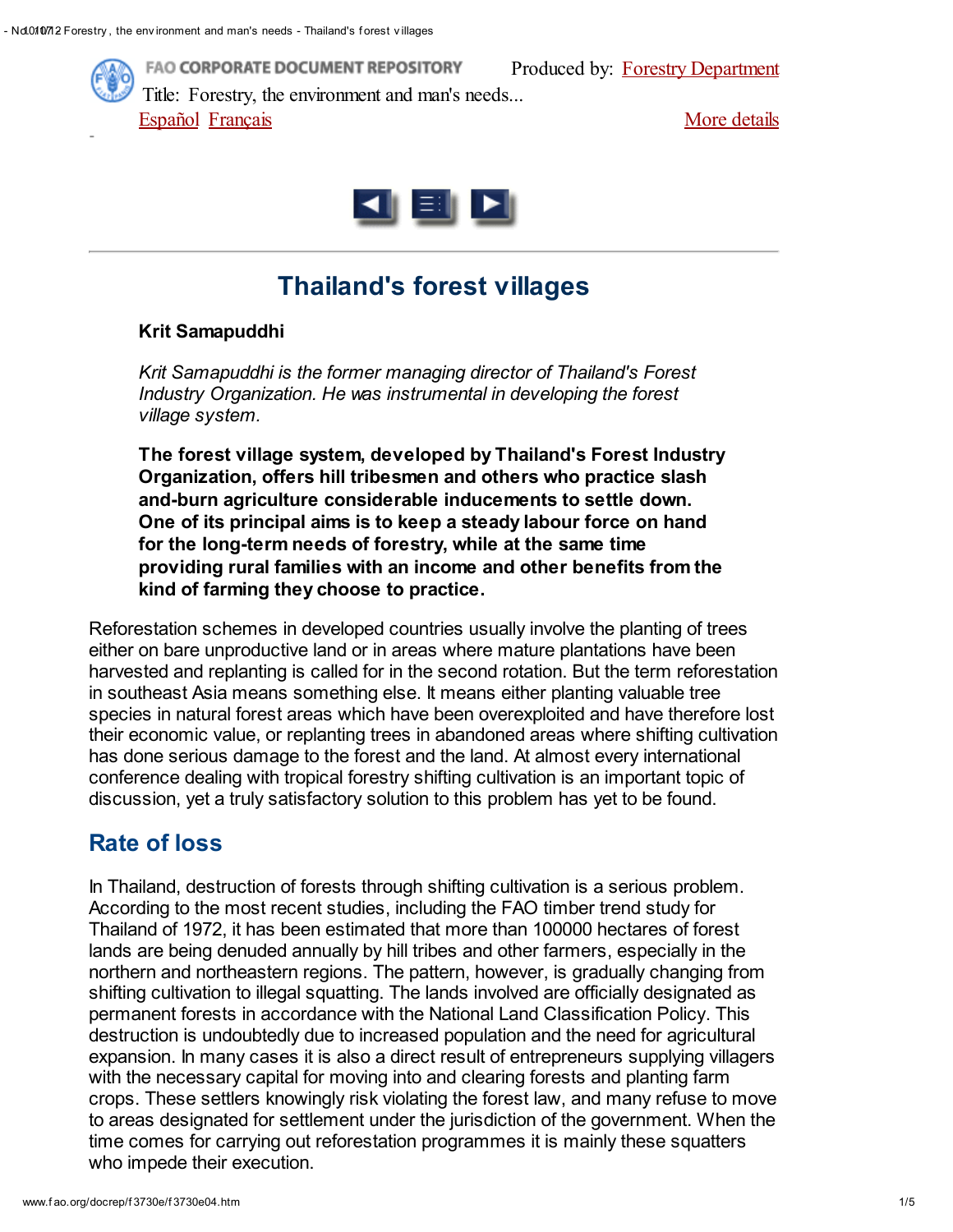Taungya, a combination of agriculture and silviculture practiced on the same land, was introduced almost half a century ago in Burma. The word *taung* in Burmese means hill and ya means field; taungya signifies "field crops on the hill." The use of this system in Thailand is chiefly aimed at inducing landless villagers practising shifting cultivation to plant teak for the Forest Department in allotted areas, at the same time growing crops such as rice, maize, beans and cotton between the rows of teak seedlings. These agricultural crops are harvested for the benefit of the villagers and without breaking the forest law or competing with forestry. The taungya system is therefore an economical method of reforestation and at the same time an acceptable form of agriculture for nomad or seminomad farmers. It has been practiced in Thailand now for more than 20 years.

### Results vary

In some places it has been fairly successful, but in others, where the system was based on loose verbal agreements without any concrete assurances of security and welfare as inducements to form permanent settlements, it has been less satisfactory. Consequently, where the taungya system did not work properly the labour supply for forestry was usually uneven, sometimes abundant and sometimes scarce. Most of the reforestation work of the Forest Department has therefore to rely on direct employment of labour, and this can encounter opposition from illegal squatters who firmly refuse to quit the forest reserves.

In 1968 the Forest Industry Organization, as part of its work of supporting the Royal Forest Department's annual reforestation programme, initiated the forest village system, which is in effect a modification of the Burmese taungya method of agrisilviculture. Briefly, this is how the system works.

A reforestation unit is created, consisting of an officer-in-charge, a number of assistants, the necessary tree-planting tools and mechanical equipment. A forest village is established close to the area to be reforested, which is designated by the Royal Forest Department. The area should be large enough to enable work to be carried out over the period of years necessary for the rotation of the particular species planted.

Within the whole reforestation area annual tree-planting sections are designated. The area should be within the management capacity of the officer-in-charge. In the case of the Forest Industry Organization's work, about 1000 rais (160 hectares) are allotted for carrying out the annual planting and the villages comprise a maximum of 100 families. If the rotation is fixed at 60 years, the area for that unit is 60000 rais (96000 hectares).

Within the village each family is allotted 1 rai (0.16 hectare) for building a house and for backyard gardening and raising poultry or pigs.

A systematic programme of public information and the involvement of community leaders is necessary to gain public acceptance of forest villages before they are actually started. Meetings are held with the leaders of hill tribes and other influential individuals throughout the area, such as local administrative officers and senior Buddhist monks. There are discussions about the ways in which forest villages can help to solve many local social problems and at the same time develop the nation's forest resources.

People throughout the countryside are approached with the same ideas through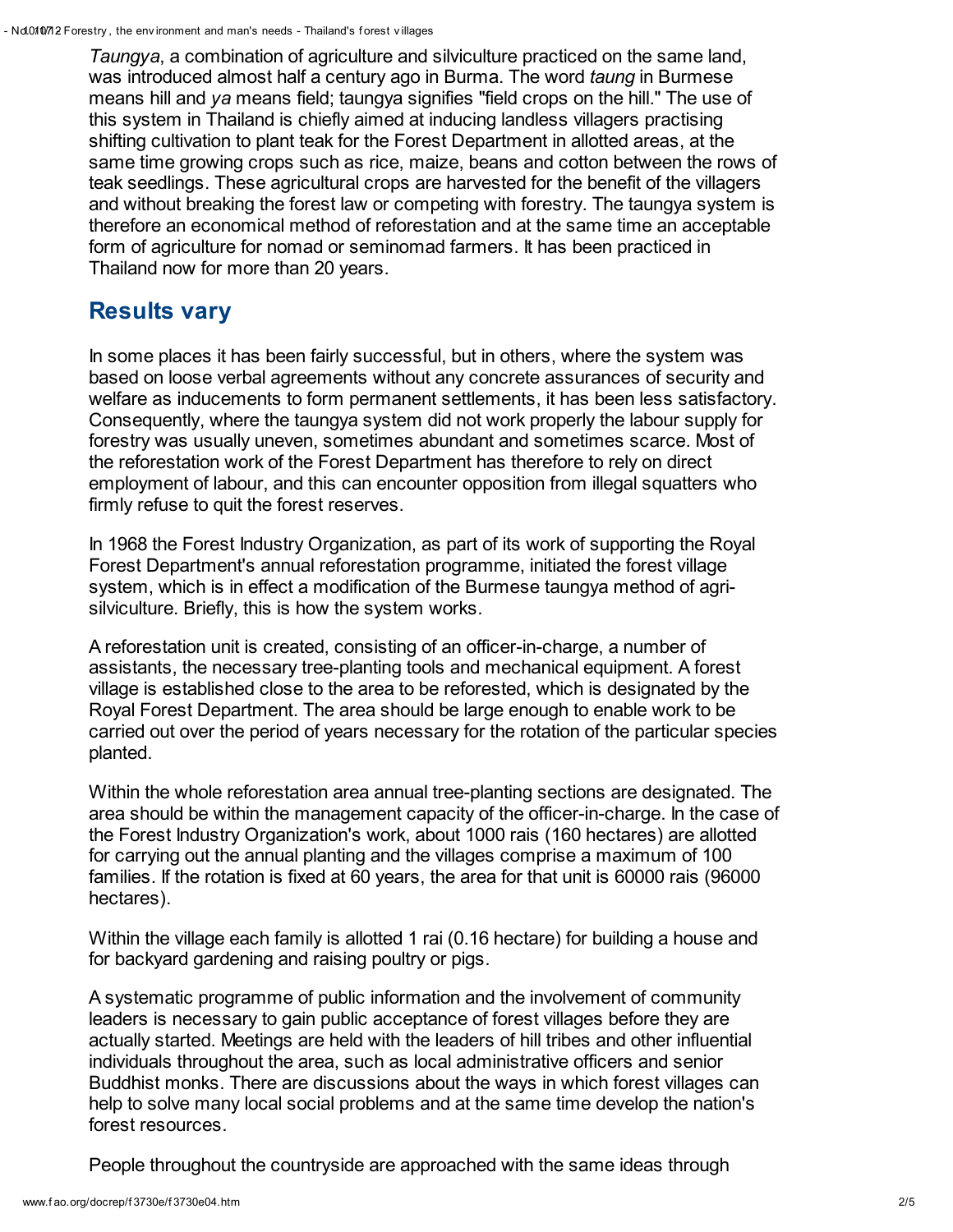placards and pamphlets describing the purposes and advantages of registry as members of a forest village. Newspapers, radio broadcasts and television are employed to gain overall national acceptance of the idea.

#### A [THREE-YEAR-OLD](http://www.fao.org/docrep/f3730e/f3730e0a.jpg) FOREST VILLAGE IN LAMPANG PROVINCE, THAILAND fitting into a traditional way of life

Films are shown of life in a forest village, the types of work villagers are expected to do, the kind of remuneration they may expect and the welfare and security to which they would be entitled.

From the villager's point of view there are numerous advantages in giving up an existence of shifting cultivation or squatting to settle down in a forest village.

#### THE STRUGGLE TO SAVE THE FOREST

During the past two decades Thailand has lost a tremendous amount of forest area, at an average rate of 5000 square kilometres per year. Back in 1952 forest lands reportedly represented 60 percent of our total land area but by 1972 they had been reduced to 40 percent.

Assuming that the rate of loss is increasing exponentially, that is, slowly at the beginning and accelerating to a maximum at the present time, the estimated loss of 1972 would amount to 15000 square kilometres and the extrapolation for 1975 should be around 20000 square kilometres. Were this situation to continue, Thailand would lose her natural forest resources within the next five years.

This assumption may seem too extreme, but we can state without hesitation that all legally accessible natural forests will have been exploited within the next five years. Only those areas theoretically set aside for special purposes such as watershed, national forest and wild, life reserve areas, which the Government is under strong obligation to protect, will survive. Accordingly, the Faculty of Forestry of Kasetsart University is expected to play a major role in national forestry, providing men trained for the management and utilization of artificial forests. Courses and research may involve plantation management, seed technique, studies of fastgrowing species and so forth. Meanwhile, natural forests will not be entirely neglected, but education will be directed toward the modern concept of the multiple use of forests.

Another important aspect is extension work, which is now receiving full support: faculty members and forestry students actually participate in extension programmes, imparting information on the advantage of forests to the community, delivering lectures at elementary schools, planting city roadside trees, to help create a better informed public. For one of the conceivable factors causing excessive forest destruction is, precisely, a lack of cooperation from society, and this, in turn, obviously results from the failure of society to supply itself with the proper information.

> Chongrok Prichananda (Dean, Faculty of Forestry Kasetsart University, Bangkok)

Apart from being provided with 1 rai of land on which to live, each family is allotted 10 rais (1.6 hectares) a year for clearing and tree planting. In between the rows of tree seedlings, which are usually spaced 4X4 metres apart, they may plant any cash crops they wish. If the tree seedlings have a minimum survival of 70 percent at the end of the year, the family also receives 60 baht (US\$3.00) per rai, in addition to the proceeds from the sale of their own cash crops. If a family works industriously for three consecutive years on an area of at least 30 rais (4.8 hectares) they earn a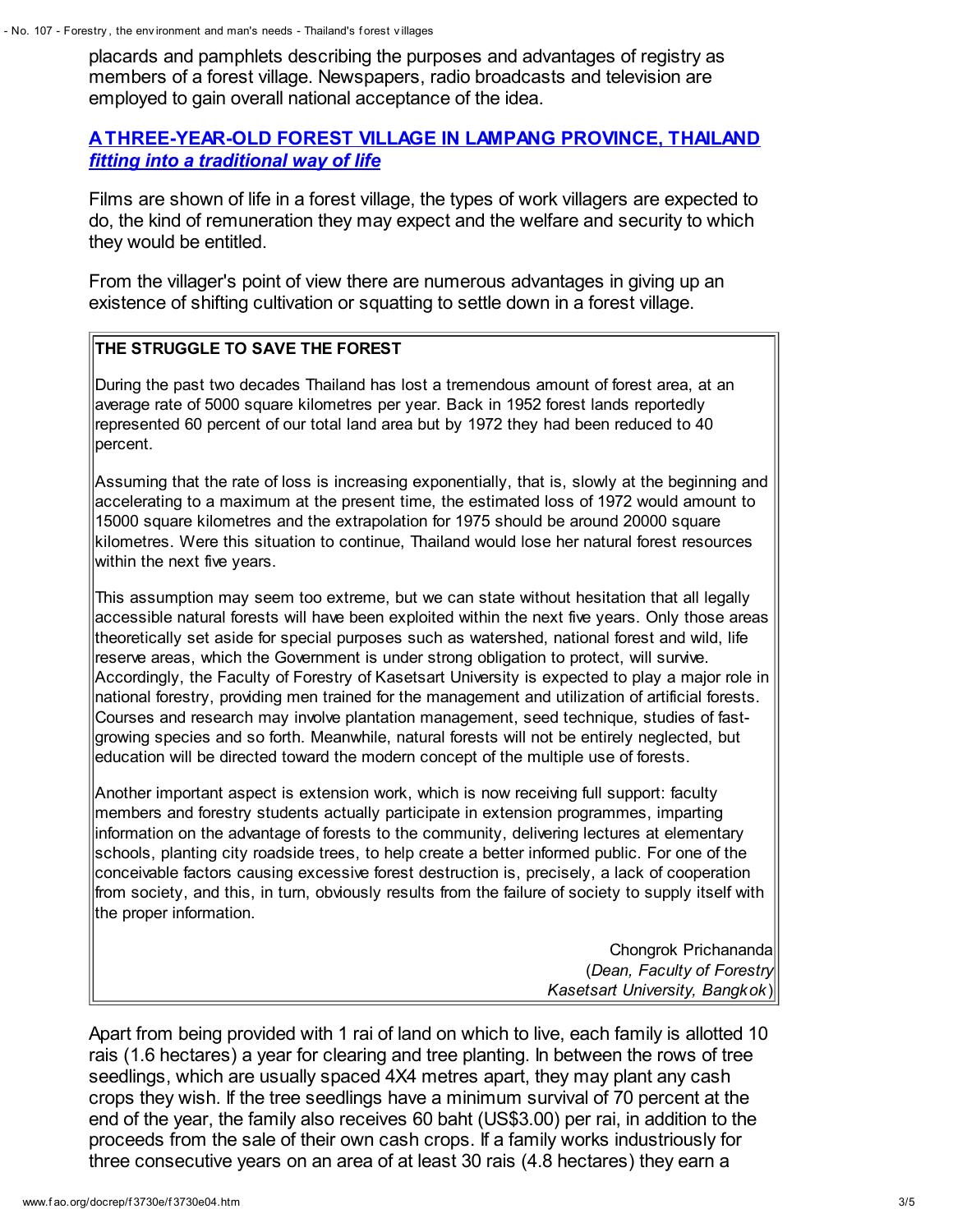bonus of 1500 baht (\$75.00). From then on, for every additional year they work the annual allotment of 10 rais they are paid an extra 500 baht. The officer-in-charge is also requested to keep the members of the village informed about market conditions and prices for their crops, and he may assist them in transporting their products to market. There are other benefits as well. After a house is built it is supplied with water and electricity. Children are entitled to free education in the village primary school, which is also under the sponsorship of the Forest Industry Organization. A doctor or nurse will visit the village to advise on sanitary conditions and to see to the health of family members.

#### A COMMON ASIAN LANDSCAPE, [DEFORESTATION](http://www.fao.org/docrep/f3730e/f3730e0b.jpg) BY SLASH-AND BORN METHS after a year of rice, centuries of weeds

To ensure continuity of employment, labour for a whole range of forestry tasks - tree nursery work, weeding, pruning, thinning, pesticide spraying - is recruited from families registered in the village, and this adds substantially to the level of income.

But useful as the forest village system can be, those who attempt to put it into effect should not be overly optimistic. Persistence, patience and an understanding of human nature are required. In regions or countries where unutilized lands are still plentiful and where, regardless of laws, people can still take possession of land merely by settling on it, it is not easy to institute forest villages, even though the economic and social advantages may seem obvious.

#### A FARMER IN THE PHILIPPINES ENGAGED IN [REFORESTATION](http://www.fao.org/docrep/f3730e/f3730e0c.jpg) it also means an income

## Meeting traditions

The forest village system can fit into the traditional way of life of shifting cultivators because it allows them to move on periodically, clearing new land as they are accustomed to do, but at the same time it develops a kind of society in which the nomadic life is discouraged. Scattered groups of people, nomadic by nature and tradition and therefore difficult to control, to guide and to educate, can be drawn together to form strong and orderly societies, and these societies can provide important labour forces for the benefit of the forests instead of their wanton destruction.

### "... The human factors ... require flexibility, understanding and patience from officials"

#### RIFAT ALWI

In northern Luzon, the main island of the Philippines, the Forest Service has two ways of dealing with squatters who practice shifting cultivation. Some are allowed to remain, while others must move but are given a choice of locations where they may legally settle. All are assisted in various ways as a means of encouraging permanence and stability.

Rosalio B. Goze, District Forester in Luzon's Upper Agno river basin, is in charge of three sites where he deals with the settlement of shifting cultivators. He believes that the approach is succeeding, but emphasizes that the human factors involved require flexibility, understanding and patience from officials. About 80 percent of those who